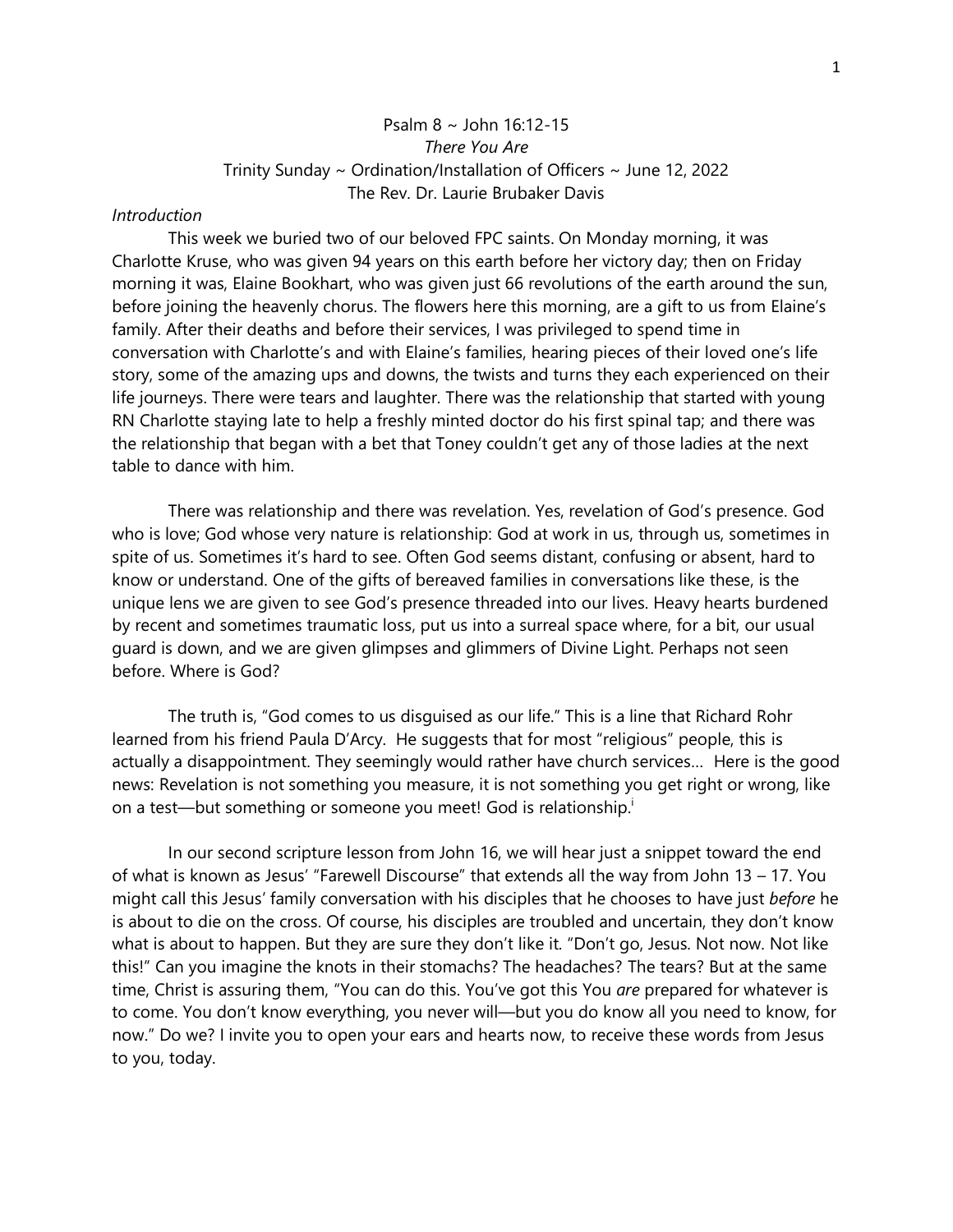## *Sermon*

"Mr. and Mrs. Dursley, of number four Privet Drive, were proud to say that they were perfectly normal, thank you very much." So begins the very first Harry Potter Book, by J.K. Rowling. (*Harry Potter and the Sorcerer's Stone*.) "Perfectly normal." Isn't that what we all think we are, want to be, or wish we could get back to? You know before gas prices went through the roof, before the recent mass shootings in Uvalde and Buffalo, before the war in Ukraine, before January 6, 2021, before George Floyd's murder, before COVID, before climate change, before… The brilliant irony of that opening line written by J.K. Rowling is our commonly held, yet patently false notion about "normal." Friends, like it or not, just think about the very first primeval family, Adam, Eve, Cain & Abel, dysfunctional is normal. Speaking more broadly: our current cultural and political climate is certainly challenging and disheartening. But it is also "normal." And likely going to get worse before it gets better.

Now before I have completely depressed and discouraged us all, let me reintroduce Jesus, whom we also believe to have been here since the beginning, as the cosmic scale opening of John's gospel begins: "*In the beginning was the Word and the Word was with God, and the Word was God. He was in the beginning with God*." (John 1:1-2) Shifting to the use of Light as a metaphor for Christ he declares: *The light shines in the darkness, and the darkness did not overcome it*. (John 1:5). Christ was there from the beginning AND God became human in a particular place and time, in a particular gender and culture, in dark-skinned Jesus of Nazareth. Theologian Walter Brueggemann has memorably called this "the scandal of particularity." But stay with me here. That is a fancy way of saying that God is not only out there, and everywhere and has been from the beginning of time, beyond knowing, beyond understanding. But God is also right here, too. Yes, the God of Moses, the "I AM WHO I AM" became one of us. And therefore we are who we are, offspring of I AM WHO I AM.From the burning bush to the Pentecost fire, we celebrated last week. God with us, God in us. The Spirit of Truth guiding us.

But how do we really hear God, know God, how do we come to Love as Jesus loves us? How often do we say out loud or to ourselves, "There you are!" I think more often we feel like Thomas said to Jesus in John 14:5: "Lord we *do not know* where you are going, how can we know the way?" To that question Jesus responded to Thomas: "I am the way, the truth, and the life." I wish we knew what Thomas said in response. That's not in the Bible. But I'm guessing he might have said (or thought,) "That's great, Jesus, but couldn't you just give me a map?" Here's the thing: Jesus gave us a relationship, not a map. As much as we like maps or GPS systems that take us from where we are to where we need to go, they don't always do that. Do they. We can go off the map, we can be using the wrong map. If we are depending on GPS, our phone can die or drop the cell signal. And then we are stuck. Even when our mapping device works perfectly, it can only take us to where we *thought* we wanted to go.

Let's be honest: who ever asks our GPS to lead us down the dark valley? Whether that is the valley of despair or death, desperation, or desolation. Not our chosen destination. And yet we find ourselves in that valley, anyway. The early twentieth century mystic Evelyn Underhill said once in one of her retreat talks: "*There is always a night-shift and sooner or later we are put on*  it.<sup>"</sup> Friends, the night-shift is part of "normal." And as Evelyn Underhill said, we all are put on it,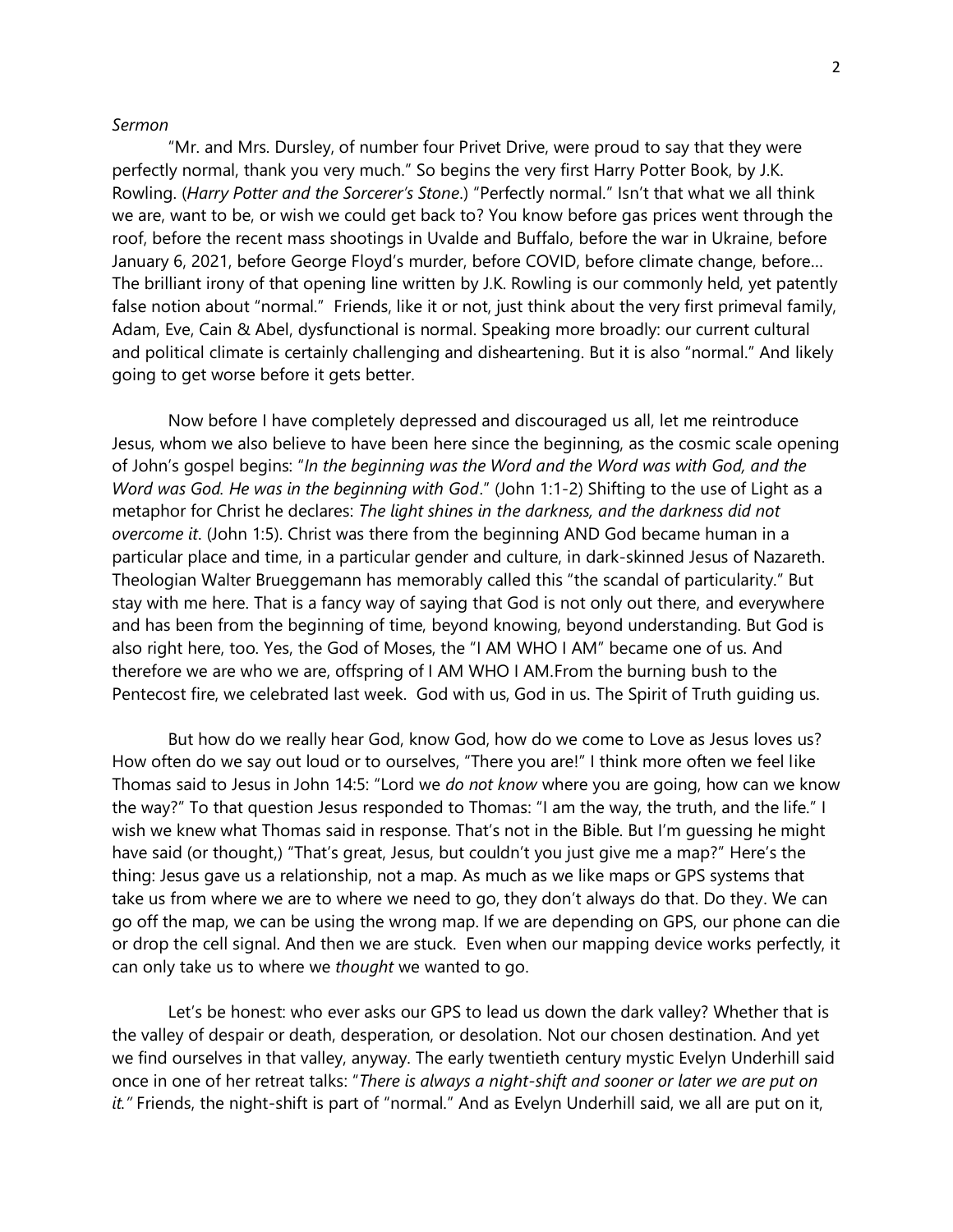sooner or later. Some of us may be in it right now. Anyone reeling in grief from the loss of a loved one is. Certainly, the people of Ukraine are in it. So are the 30 million refugees in the world right now. And so was Jesus. Yes, when our Creator of the Universe, chose to experience our limited human condition first hand, he walked that lonesome valley, as the African-American spiritual song so eloquently put it. The Light of the World chose to experience utter darkness. Darkness is part of normal.

But we are not in the dark alone. The Way, the Truth, and the Life holds our hand through it. Listen to Evelyn Underhill's advice of what do when we find ourselves on the night shift:

*"Keep quiet inwardly and let God act. Don't dash about trying to get out of the fog and do not be frightened. He is in it, and is working on your soul through it...Don't be worried—all is well. Lift up your hands in the dark sanctuary of your soul when you are tempted to wonder what is the good of it all, and praise the Lord...Yet from that apparent emptiness in that apparent darkness, the ceaseless pressure of the Heart of God sends out streams of Love, Joy and Peace Into the world.ii*

That's what Trinity Sunday is about. Celebrating our God who gives us what we need for now and forever. Not a map. Not complete knowledge. A relationship of Love, made known in how we learn to love one another, through our Creator, Redeemer, and Sustainer. And so much more. All the words we ever come up with could not contain or encompass God. Here is the most important thing we need to know about God: God only and always loves. You won't find the word "Trinity" in the Bible. Early on in our faith, as folks experienced the Love of God made known through Christ, this was their best way of putting words. Describing the one we call Word, who is beyond words. Beyond knowing.

It might start for children from hearing over and over the Margaret Wise Brown's children's story, *Good Night Moon*, but already our four-year old granddaughter Izzy and her two-year-old cousin Zoey, love to look up in the sky and point at the moon. Even Lily, our 16 month-old who has only about two words so far, points to the moon excitedly and says, "that!" Seeing them do this brings to mind the Zen saying from the Buddha that goes something like this, "All instruction is but a finger pointing to the moon. Don't concentrate on the finger or your will miss all the heavenly glory." I would say for us here at church, our sacraments with water, bread, and wine; our ordinations and installations with vows and laying on of hands, our Services of Witness to the Resurrection, our committal services: they are all but a finger pointing to the moon. Or in our case, a finger pointing to God, our Sovereign, who points back and us and says, "Yes, you, right there: You're mine."

Friends, what I'm trying to say is this. However bad our "normal" may get, God has been with us and for us before the beginning of time, every day and every hour, through the day, and especially through the night. We don't need to know the whole plan or the exact picture. Likely, if we did, we could not bear it. The Spirit of Truth guides us bit by bit, through communion with each other to make the hard parts of "normal" more bearable, and the beautiful parts more spectacular. And through it all, God grows our spirits and heals the world. That's why we are a